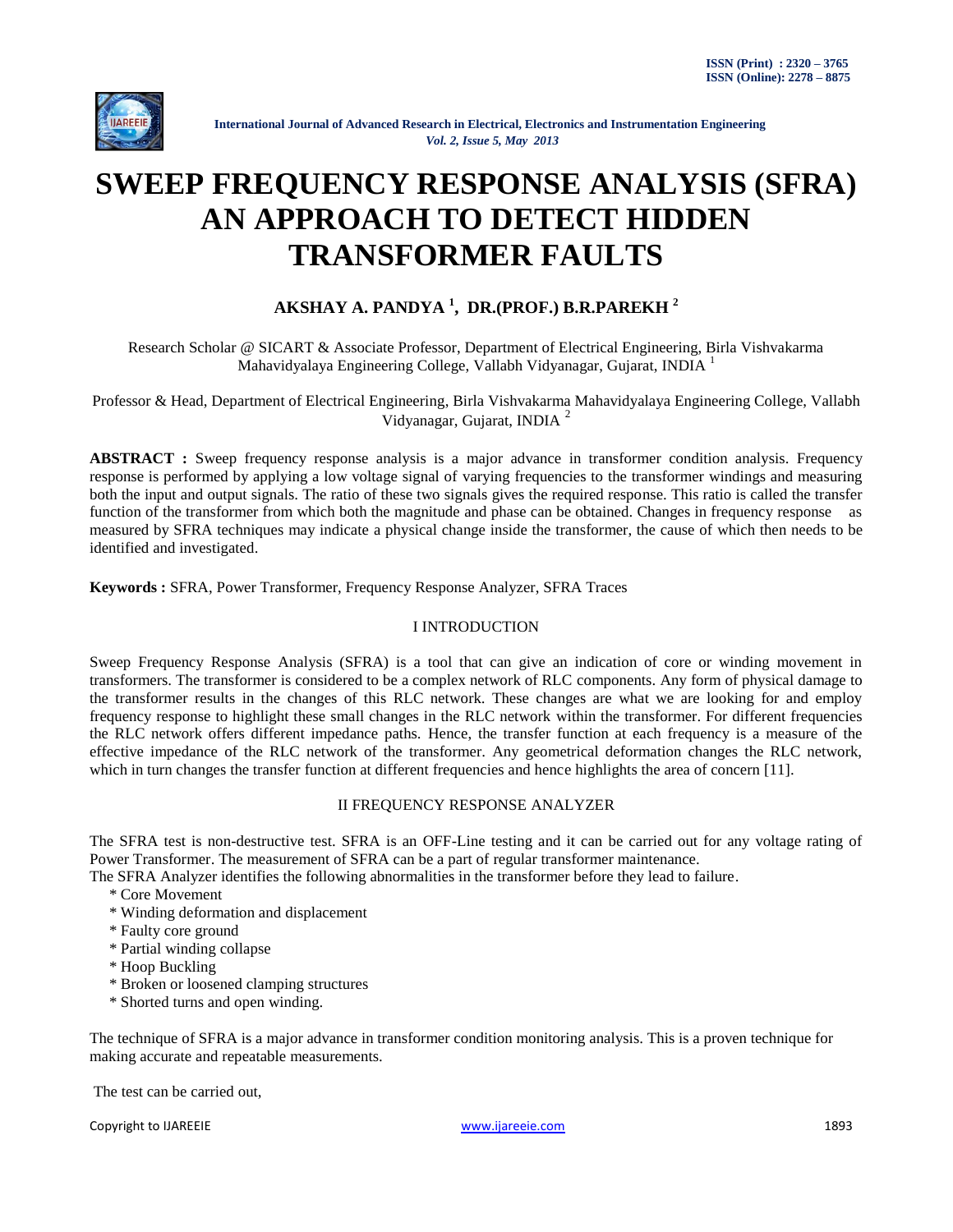

- (a) First to obtain initial signature of the transformer sweep frequency response as a record for the future reference / comparision.
- (b) Periodical measurement as a maintenance check, once in two years.
- (c) Immediately after a major external shortcuit, specially for faults electrically closer to transformer.
- (d) Transportation or re-location of transformer.
- (e) Earthquakes.
- (f) Pre-commissioning check.[1]

## III SWEEP FREQUENCY RESPONSE TEST

These tests show, in trace form, the winding transfer function of the transformer and are valuable to determine if any damage has occurred during shipping or during a through fault. Core grounds, core displacement, and other core and winding problems can be revealed by this test.

These tests should be conducted before and after the transformer has been moved or after experiencing a through fault. Results should be compared to baseline tests performed at the factory or as soon as possible after receiving the transformer. If the SFRA tests cannot be performed at the factory, they should be conducted as an acceptance test before energizing a new or rebuilt transformer to establish a baseline.

SFRA testing for a delta/wye transformer has been performed as per following way.

\*A test voltage of variable frequency (normally 20 Hz to 2 MHz) is placed across each phase of the high voltage winding. With this set of tests, low voltage windings are isolated with no connections on any of the bushings.

\* An additional set of tests is performed by short circuiting all the low voltage windings and again placing the test voltage on each phase of the high voltage winding.

\*A third set of tests is made by isolating the high voltage winding and placing the test voltage across each low voltage winding.

Figure 1 is a picture of test traces on a new three-phase transformer. The top three traces were taken on the low voltage side, X1-X3, X2-X1, and X3-X2. The two outside windings (A and C phases) have the same general shape with a "W" at the lowest point of the trace, while the inside winding (B phase) has a "V" at the bottom. The high voltage traces (lower three) have the same characteristics. Note that, in both high and low voltage tests, the traces fall almost perfectly on top of each other for the outside windings (A and C), while the inside winding (B phase), is slightly displaced to the left. These are characteristic traces of a three-phase transformer in good condition; these traces will be the baseline for future tests on this transformer.



**Fig.1** SFRA Traces of a New Transformer [7]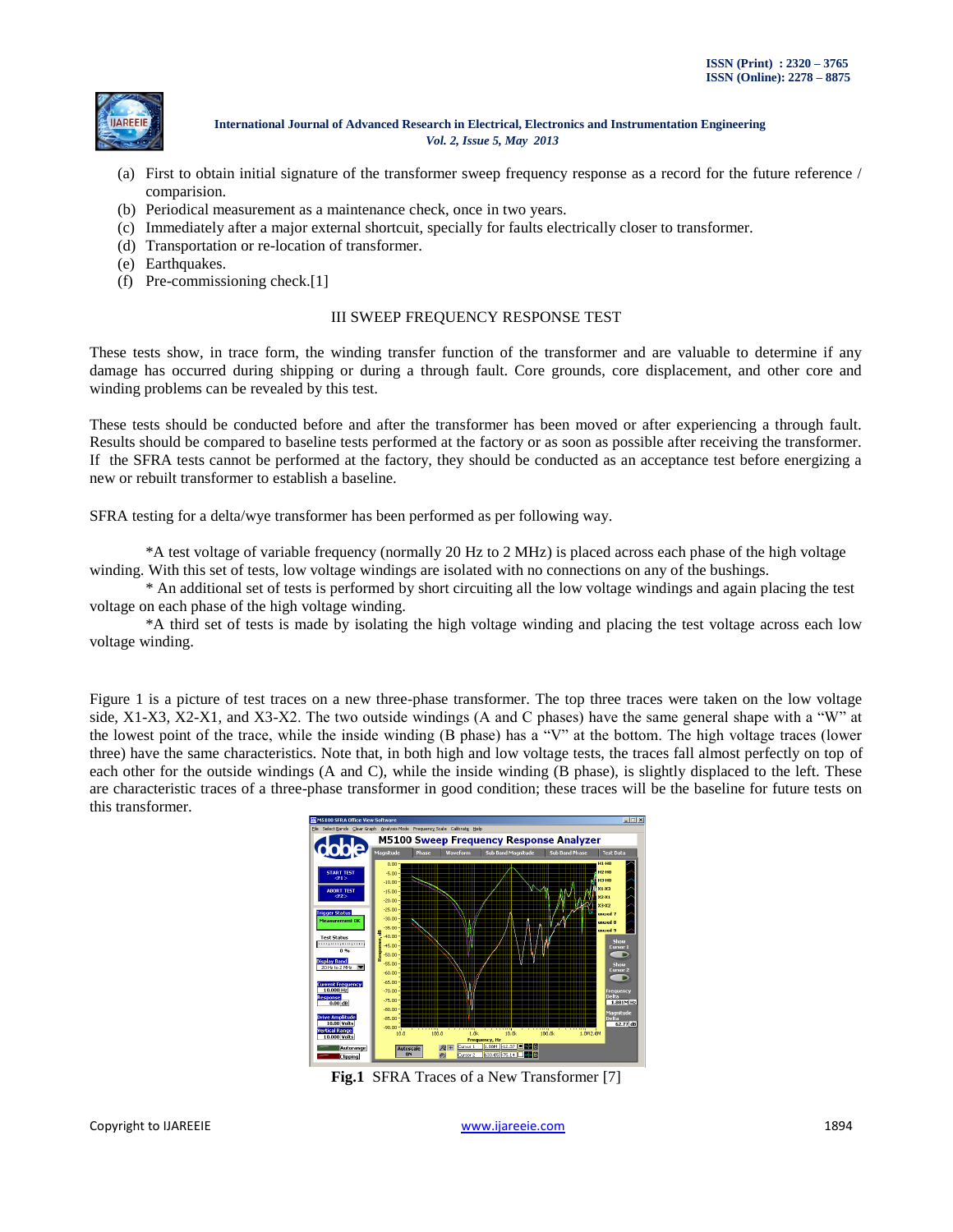

By comparing future traces with baseline traces, the following can be noted.

| <b>Comparison of Future</b>  | Nature of Problem /    |
|------------------------------|------------------------|
| <b>Traces with Base Line</b> | Fault                  |
| <b>Traces</b>                |                        |
| The traces will change       | Core Problem           |
| shape and be distorted in    |                        |
| the low frequency range      |                        |
| (under 5,000 Hz)             |                        |
| The traces will be distorted | <b>Winding Problem</b> |
| and change shape in higher   |                        |
| frequencies (above           |                        |
| $10,000$ Hz)                 |                        |
| Changes of less than 3       | Normal and Within      |
| decibels (dB) compared to    | tolerances.            |
| baseline traces.             |                        |
| From $5$ Hz to $2$ kHz       | Shorted turns, Open    |
| changes of $+/- 3$ dB (or    | circuit, Residual      |
| more)                        | magnetism, or Core     |
|                              | movement.              |
| From $50$ Hz to $20$ kHz     | Bulk movement of       |
| changes of $+/- 3$ dB (or    | windings relative to   |
| more)                        | each other.            |
| From 500 Hz to 2 MHz         | Deformation within a   |
| changes of $+/- 3$ dB (or    | winding.               |
| more)                        |                        |
| From $25$ Hz to $10$ MHz     | Problems with          |
| changes of $+/- 3$ dB (or    | winding leads and/or   |
| more)                        | test leads placement.  |

Note that there is a great deal of overlap in frequencies, which can mean more than one diagnosis.

Figure 2 shows traces of a transformer with a problem. The traces have the same general positions on the graph as the good transformer. The lower traces are high voltage winding tests, while the upper traces are the low voltage winding tests. Note in the higher frequencies of the low voltage traces that "A" phase (X1-X0 green trace) is displaced from the other two phases more than 3 dB from about 4 kHz to about 50 kHz. With a healthy transformer, these would fall almost on top of each other as the other two phases do. Also notice that "A" phase (H1H3Lsh) is displaced in the test with the low voltage winding shorted. There is an obvious problem with "A" phase on the low voltage side. After opening the transformer, it was found that the "A" phase winding lead had burned off near the winding connection and re-welded itself on the winding at a different location, effectively shorting out a few turns. The transformer was still working, but hot metal gases (ethylene, ethane, methane) were actively generating and showing up in the DGA. Although other tests could have revealed this problem, SFRA showed the problem was with "A" phase and, therefore, where to concentrate the internal inspection.[7]